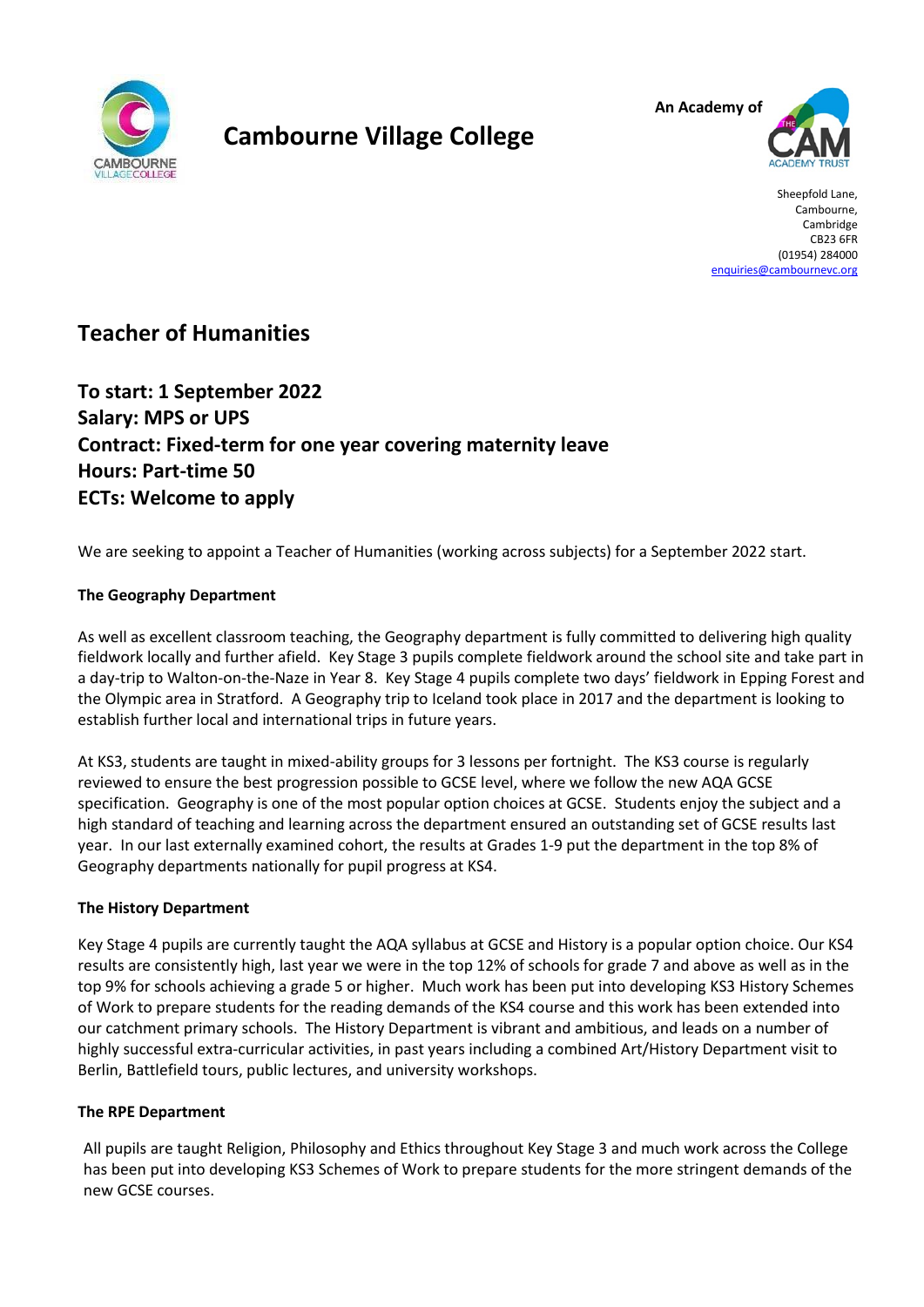At Key Stage 4, the statutory element of RPE is delivered via collapsed timetable days during which pupils gain experience of a range of faith perspectives and ethical issues delivered by visiting speakers, and visits to places such as The Jewish Museum and the Bhaktivedanta Manor at Watford. This year the RPE department has collaborated with the Faraday Institute for Science and Religion, local Christian youth workers, Humanists UK and Discover Islam in order to give students a broad awareness of faiths and non-religious perspectives.

Those opting for RPE at GCSE are currently taught the OCR GCSE Religious Studies syllabus with the religions of Christianity and Islam being selected. There are two option groups in both year 10 and 11 for the 2018-19 academic year.

Please see the Year Group information sections on the website for further curriculum information: [http://www.cambournevc.org](http://www.cambournevc.org/)

Full details are provided on the Job Description and Person Specification.

#### **How to apply:**

Please complete the Teacher Application Form located on the Cambourne Village College website [www.cambournevc.org/contact](http://www.cambournevc.org/contact)[-us/vacancies](http://www.cambournevc.org/contact-us/vacancies) and attach a letter of application (consisting of no more than 2 sides of A4 when printed). In your letter of application, please explain:

- The reason for your interest
- Your relevant track record that confirms you could fulfil the expectations of the role
- Your reflections on how you could contribute to the further development of Cambourne Village College as a truly excellent school

#### **Applications should be submitted to:**

Applications should be submitted to: The HR department via hr@cambournevc.org Please note that we do not accept CVs.

*Our school is committed to safeguarding and promoting the welfare of children and young people, and we expect all our staff and volunteers to share this commitment. Appointment to this post would be subject to an enhanced DBS check and satisfactory medical and employment references.*

#### **General Information for Applicants**

#### **Context**

Cambourne is a new settlement, eight miles west of Cambridge. It is already a significant community and construction of Cambourne West, a further 2400 new homes with associated facilities, is under way on land adjacent to our campus.

Cambourne Village College opened as a new 11-16 Academy and Free School of the Cam Academy Trust (formerly the Comberton Academy Trust) in September 2013. The College opened with six forms of Year 7 pupils and grew by one new intake each year, our fourth intake reaching Year 11 in September 2020. CamVC was initially built for a roll of 750 students, but has expanded rapidly to accommodate nine forms of entry, with a current roll of approximately 1230. Our intake is truly comprehensive, with 30% of the dwellings in Cambourne comprising social housing whilst the remainder is mainly mixed, new, privately-owned houses. We are now working with the Local Authority to expand our accommodation to admit up to 1650 students (11 forms of entry) in our 1116 school. As the logical sequence to our rapid and successful growth, planning is also underway to open a 350 place sixth form, with 175 students in each of Years 12 and 13, both effective from 2024.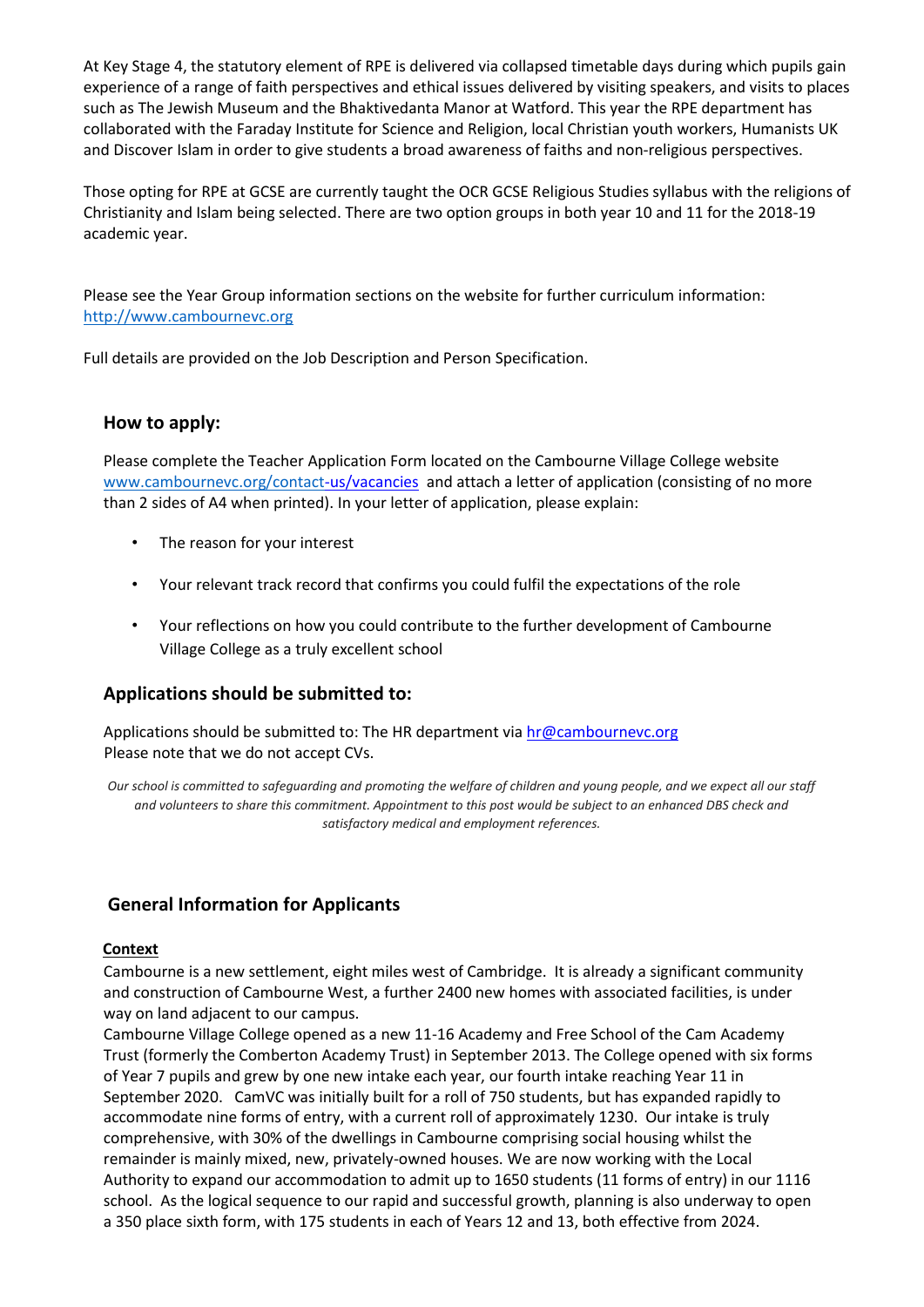Students in our current Year 9 will be first to access this provision. Building plans are well developed and our Heads of Department will shortly be beginning Key Stage 5 curriculum planning. The school has rapidly gained the support of the local community and co-operates strongly with its four catchment primary schools, all situated in Cambourne.

#### **The CAM Academy Trust**

All staff at Cambourne Village College, along with those at Comberton Village College, Melbourn Village College and St Peter's School, Huntingdon, are employees of the Cam Academy Trust, whose CEO is Stephen Munday. The Trust has recently become significantly cross-phase with the membership of seven primary schools and more under negotiation. The schools share a number of high-level executive Trust staff, for example in Finance, IT and HR, and seek to collaborate on educational matters wherever possible. Cambourne Village College has worked in particularly close partnership with Comberton Village College from the outset; it is envisaged that our new sixth form will work in close collaboration with those at Comberton and St Peters. The Trust is working on strengthening the educational links across the schools; all secondaries now use an online platform, the CATalogue, to allow the sharing of resources across our schools. The College is fortunate to be supported by a team of skilful and dedicted school governors, led by Dr Kris Stutchbury.

#### **Designations**

Following its first, highly successful, Ofsted inspection, the College gained Leading Edge status and successfully bid to become a Teaching School within the Cambridge Area Teaching Schools Alliance. From September 2019, CamVC also became a partner school of the Faculty of Education at the University of Cambridge. We are actively developing our work with trainee teachers, and employ a number of Specialist Leaders of Education to increase our capacity to take on a range of schooltoschool support work. The College encourages research, with staff participating in projects at a range of levels, including the SSAT Lead Practitioner programme and Masters level degree courses. We are continually developing our CPL offer for our staff, with many teachers participating in the Trustbased Developing Effective or Developing Outstanding Teacher programmes. The Cambridge Maths Hub is located at the College.

In 2018, Cambourne Village College was a finalist in the Pearson School of the Year Awards, winning Silver in the 'Making a Difference' category – a huge accolade for a school only five years old, and a reflection of the very strong relationships already developed with the local community. In 2019 we were further awarded International School status.

#### **Standards**

Extremely high standards of achievement and pastoral care have been quickly established, as recognised by the 'Outstanding' grade in all four Ofsted inspection categories, awarded to the College in May 2015 – a rare achievement for a new secondary school in its fifth term of opening. An annual Cross-Trust Review process confirms these high standards are maintained.

The first set of GCSE results for the College were awarded in summer 2018, the school achieving above the national average ranking for the KS4 Overall Progress 8 measure at 0.34. Results for summer 2019 were also very pleasing with Progress 8 reported at +0.45, with 52% of pupils gaining 5 GCSEs including English and Maths at Grade 5+, and 71% at Grade 4+. We are building on these very strong results with projects under way to develop whole-school reading and vocabulary acquisition, pupils' skills of metacognition, and to narrow the differential between boys' and girls' achievement.

#### **Broad Education**

The school's formal day runs from 8.35am to 3.00pm with 6 timetabled lessons of 50 minutes per day, run over a two-week cycle. Details of the curriculum taught in each subject can be found on our website under the *Parent, Carer and Student Information* tab. However, we believe that education should be broad and should give opportunities to develop individual interests. Many members of staff also offer activities within a very full and wide-ranging extra-curricular programme that runs each day from 3.00 p.m. There are many school trips and visits, both national and international, supported by a central Trips Administrator.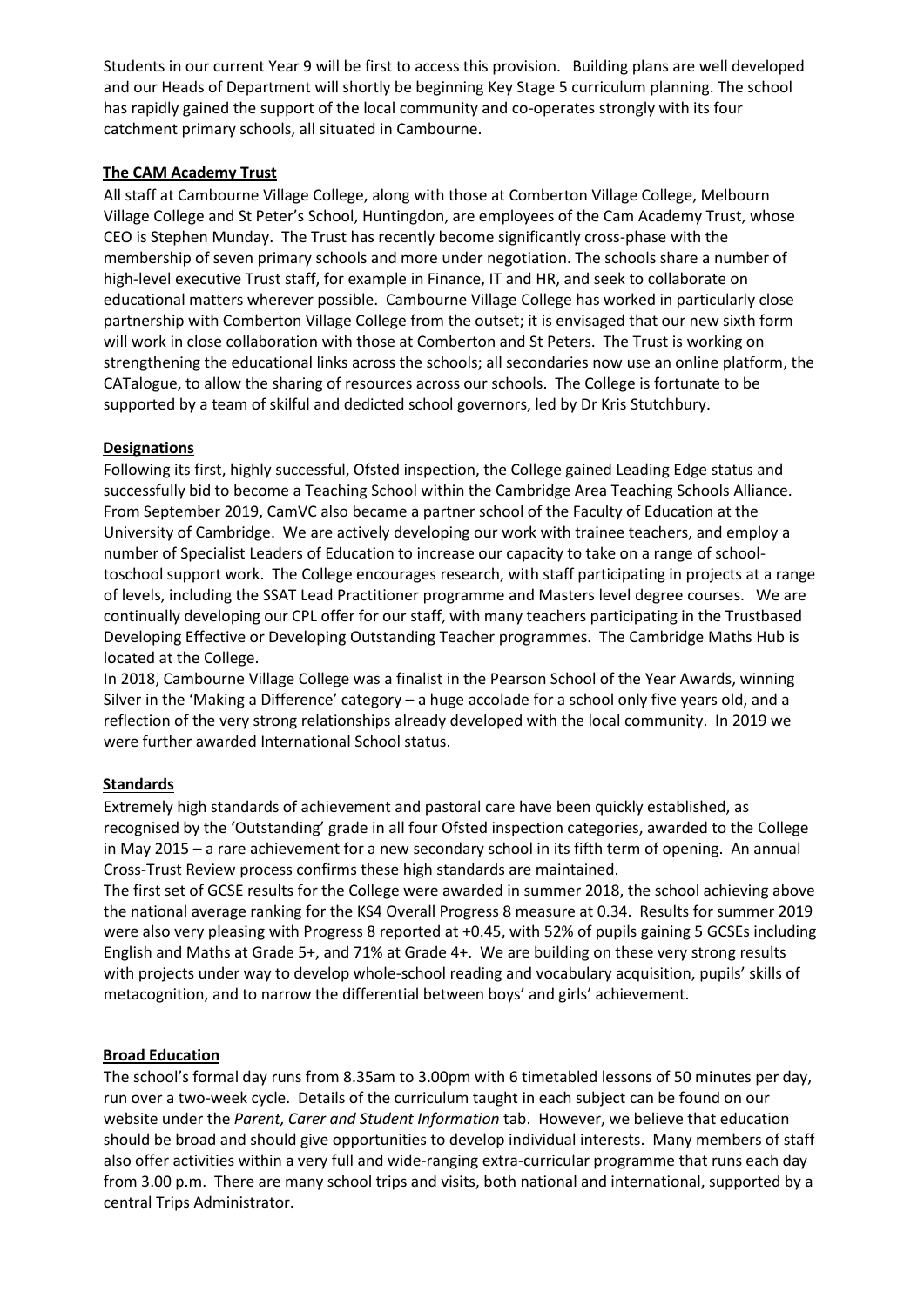The College has engaged in a rolling programme to equip all pupil with iPads to enhance their learning, with all pupils in Years 7-11 having their own device from September 2021. Teaching staff and teaching assistants all have their own iPad; teachers also have laptop computers and all classrooms are equipped with Apple TV. Extensive training and support for development of staff IT skills has been a feature of school life since our opening, and has received a tremendous boost during the recent lockdowns!

#### **The Village College**

The outlook and ethos of Cambourne Village College are fully in line with the tradition of Village Colleges established as the vision of Henry Morris in the first part of the twentieth century for community-based schooling. Cambourne Village College has, from the outset, sought to be at the heart of its community and to serve the needs of the whole town, not just our 11-16 year olds during the designated school day. In normal times, the College is open on almost every evening and weekend for adult educations classes and extensive community use of our excellent facilities.

#### **Pastoral Organisation**

Pastoral care in the College is overseen by the Deputy and Assistant Principals responsible for the supervision of the year teams. Each year team consists of a Head of Year, Assistant Head of Year, Pastoral Support Assistant, and team of tutors, this team remaining in place as the cohort moves up the school. Most teaching staff will have responsibility for a tutor group and most teachers carry out 4 supervisory duties around school over the two-week cycle. Pupils see their tutors for morning registration and have a weekly assembly. The school has a strong and ever-developing focus on inclusion and wellbeing, with a team of counsellors in place and a wide range of inclusion support available to pupils.

#### **The Premises**

We are fortunate to work in a newly-built school, furnished, decorated and equipped to a high standard, with excellent facilities for teaching and learning. Sports facilities include 3G pitch, sports hall and gymnasium; performance facilities are under further development and include drama/dance studio and large performance hall. Music is taught in a separate, dedicated wing. High speed broadband, good access to computers and sets of class iPads enhance learning. Since its outset, the College has employed a full-time, qualified librarian. The library is a vibrant learning space and is highly valued by pupils and staff.

#### **The Staff**

Our staff are highly skilled, highly committed, innovative, mutually supportive and sociable. Joining Cambourne Village College represents a remarkable and exciting professional opportunity. It offers the chance to help to establish a new and rapidly growing school whilst working within a wider highquality Academy Trust which gives excellent possibilities for professional and career development. Staff morale is extremely high, evidenced in our Investors in People report: 'People describe high levels of camaraderie and teamwork, also the opportunity to influence change. There is shared motivation to achieve and people are loyal and enthusiastic about the Academy. There is a culture of praise and recognition, which people buy in to'. In our most recent staff survey (November 2021), over 90% of all staff agreed or strongly agreed with the statement: 'I am proud to work at Cambourne Village College.'

#### **School Ethos**

All of our work is carried out in the context of our Ethos Statement, to which all members of the College were invited to contribute in the summer of 2017:

### *Cam VC: Aspiring to Excellence*

o *We are a dynamic, innovative and outward-looking school.* o *We value every individual and seek the best possible outcomes for each one.* o *Our staff is highly qualified, exceptionally committed and continually learning.*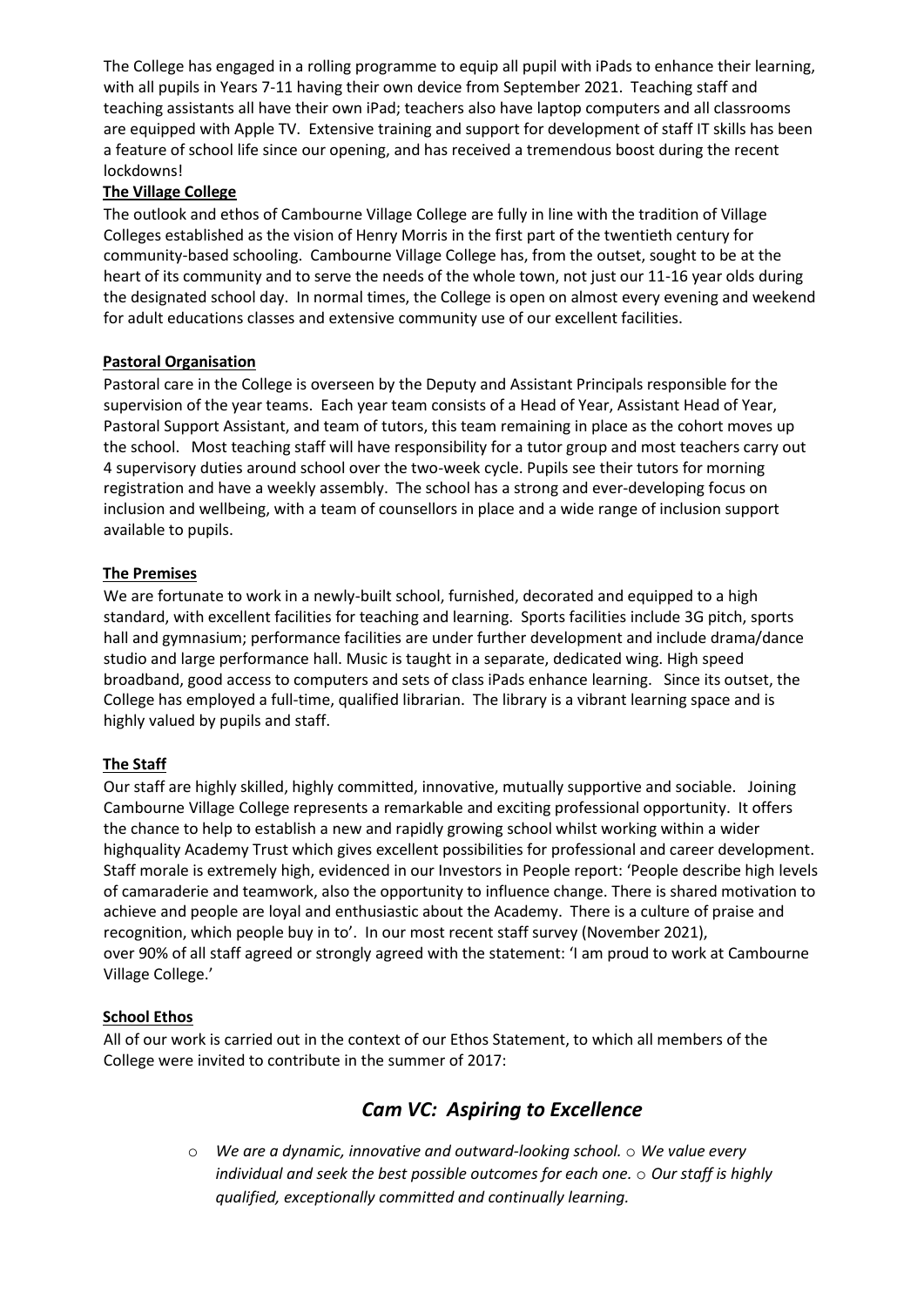- o *We nurture mutually-beneficial partnerships which enhance our pupils' opportunities and well-being.*
- o *We are sustained by collaboration, mutual support and trusting relationships.* o *We are an open, friendly school, where all people feel they belong.*
- o *We are proud to serve our community of Cambourne and want Cambourne to be proud of us.*

#### *Teaching and Learning*

- *We have the highest aspirations for all pupils and the utmost belief in each individual.*
- *We deliver a rich and diverse curriculum, rooted in the needs of our pupils.*
- *We strive to remove all barriers to learning and refuse to allow disability or social disadvantage to limit our expectations or the achievements of our pupils.*
- *We inspire our pupils through excellent teaching.*
- *We value the expertise of our subject specialists, entrusting them to hone pupils' skills and to ensure access to powerful knowledge.*
- *We access technology for optimum impact.*
- *Our teaching is underpinned by meaningful data and rigorous, accurate assessment.*
- *We work together and across departments, sharing good practice to enhance performance and relationships.*
- *We create opportunities for research and professional learning for all members of staff, through our Teaching School and wider partnerships.*

#### *Our Pupils*

- *Our pupils enjoy school. They engage actively in their learning, inspired by excellent teaching and a sense of shared purpose.*
- *Our pupils are confident learners; they build self-esteem and are willing to challenge themselves, take risks and learn from mistakes.*
- *Our pupils attain standards which reflect their full academic potential.*
- *We foster imagination, adaptability, resilience and ambition.*
- *We create opportunities for every pupil to build independence, teamwork and leadership.*
- *Pupils treat each other and staff with respect and consideration.*
- *Positive behaviour is an inherent expectation.*

#### *Leadership*

- *Our leadership teams guide the school with vision and discernment.*
- *All leaders are role models: they act with integrity, are highly visible, and are approachable by all.*
- *Teaching and learning is at the heart of all decision-making.*
- *We believe in devolved leadership; middle leaders are highly trusted and empowered to have impact.*
- *All staff have opportunities to contribute their expertise to strategic school decisions.*
- *Communication across the school is direct and timely.*
- *Our leaders know the staff, communicate how much they are valued, and seek to sustain their well-being.*

#### *Parents*

• *We seek to engage with all parents in relationships based on mutual trust and respect.*